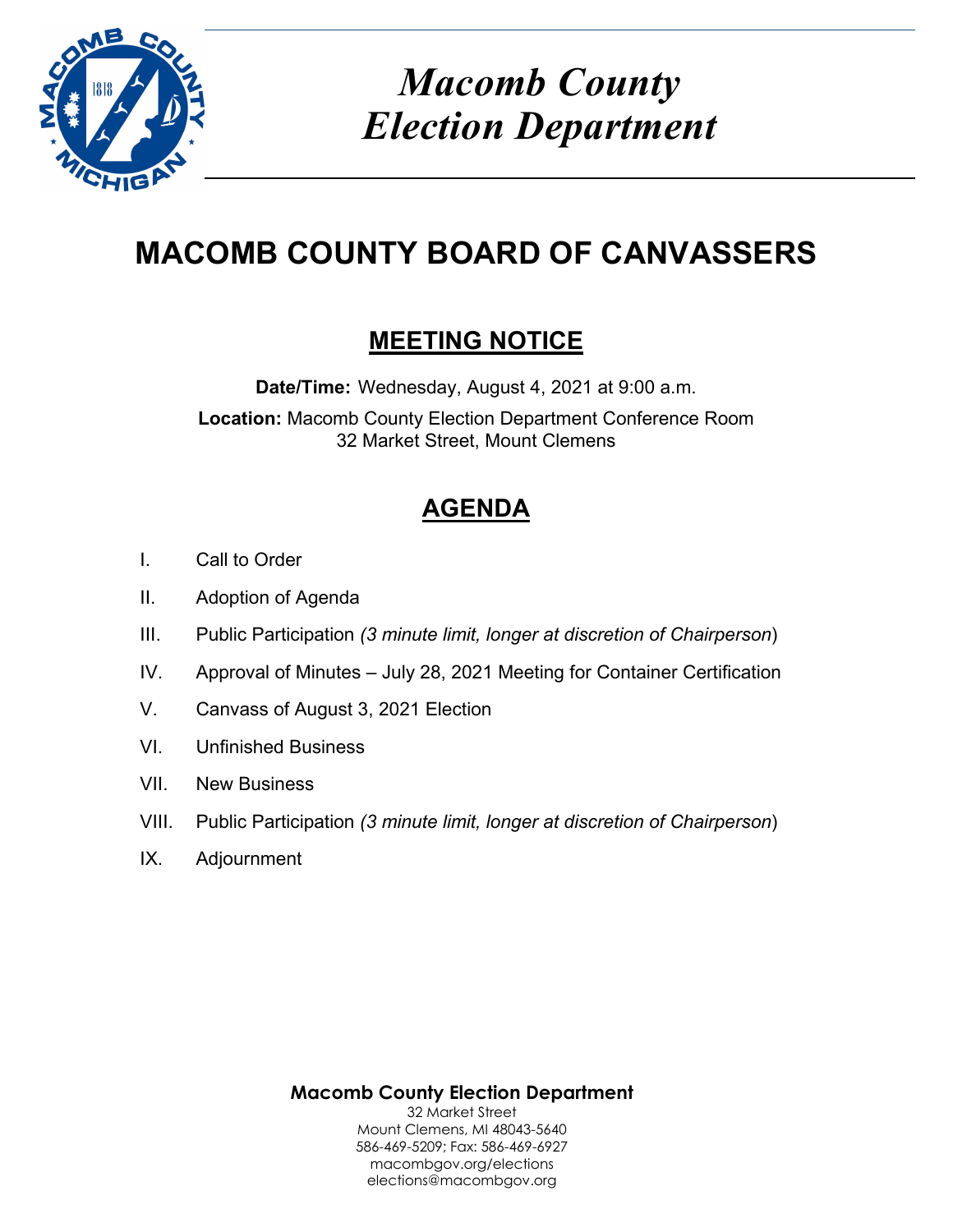#### **MACOMB COUNTY BOARD OF CANVASSERS JULY 28, 2021 MEETING UNOFFICIAL MINUTES**

The Macomb County Board of Canvassers met in the Macomb County Election Department Conference Room (32 Market Street in Mount Clemens) to certify ballot containers.

The following Board members were present, unless noted below:

 Barb VanSyckel – Chair Michelle DeBeaussaert – Vice Chair Lori Mabee – Canvasser Sarah Stovall – Canvasser *Also Present: Michael Grix – Chief Election Clerk* 

#### **Call to Order and Adoption of Agenda**

The Board of Canvassers meeting was called to order at 2:02 p.m. At that time a motion to adopt the agenda was made by Lori Mabee and seconded by Michelle DeBeaussaert; the motion carried unanimously.

#### **Public Participation**

None

#### **Approval of Minutes (December 10, 2020 County Commissioner Recount)**

A motion to approve the minutes, as presented, was made by Sarah Stovall and seconded by Lori Mabee; the motion carried unanimously.

#### **Certification of Ballot Containers**

Containers were inspected and approved for Sterling Heights, Ray Township, St. Clair Shores, Mount Clemens, and Washington Township.

#### **Old Business**

No old business

**New Business**  No new business

#### **Public Participation**

None

#### **Adjournment**

At 3:04 p.m., Sarah Stovall made a motion to adjourn; seconded by Lori Mabee. The motion carried unanimously and the meeting was adjourned.